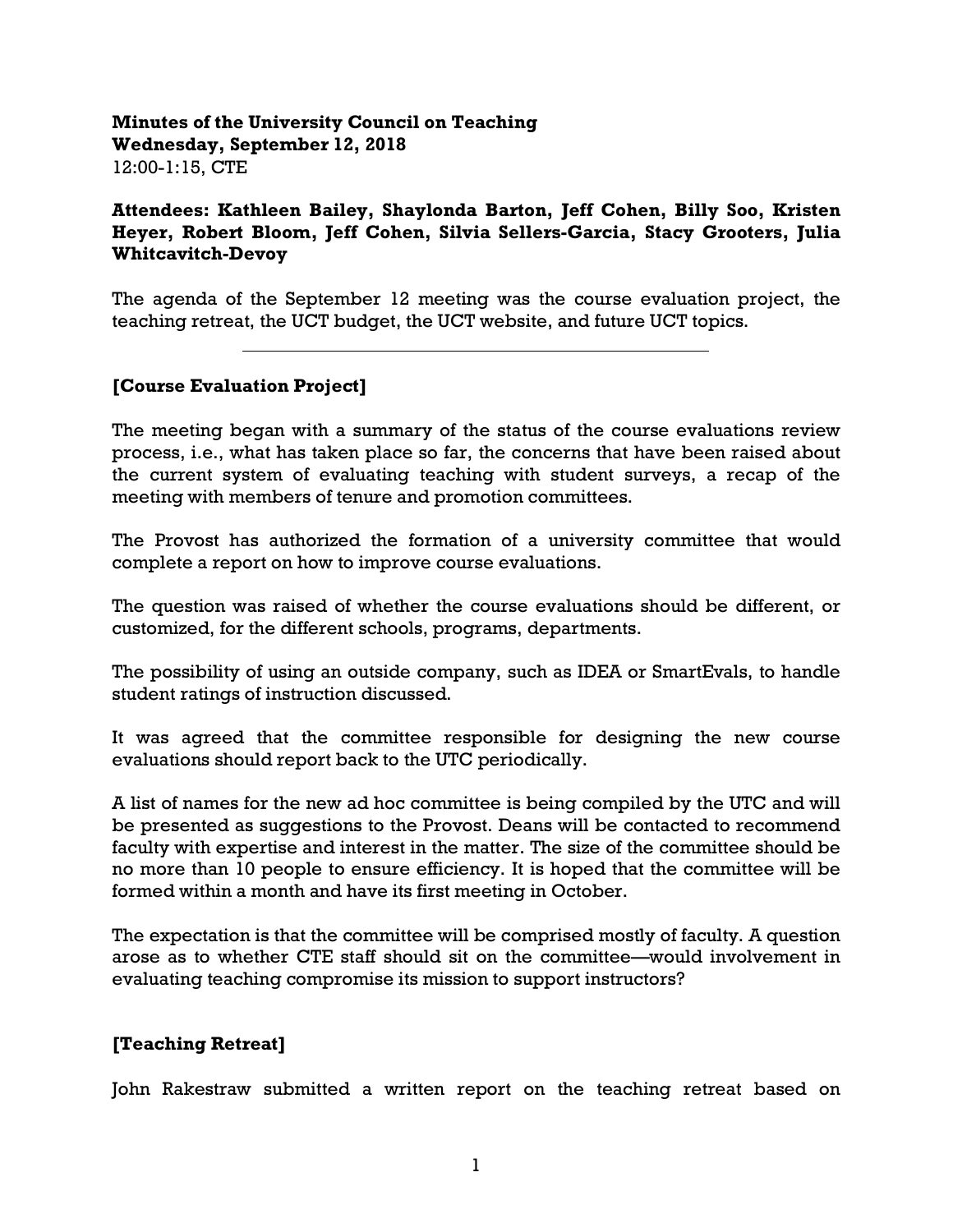participant feedback. The goals of the retreat were all met and respondents agreed it was a resounding success. Participants noted the importance of conversation and community that the retreat fostered as well as the value of the plenary sessions facilitated by CTE staff on particular pedagogical topics.

The principal limitation to the retreat concerned the time that the participants had to work on the individual projects that they intended to develop. Each day was divided into two group-related activities followed by independent work time. Participants agreed that there was a good balance between group and independent time, but felt they needed more time to accomplish their goals.

One solution would be to extend the retreat time by arriving earlier on Monday and leaving later on Friday, which would effectively add a day to the retreat.

The question arose whether the retreat primarily attracted individuals who were already very interested in teaching, as opposed to attracting teachers who would become more interested in teaching as a result of the retreat.

There were several faculty members who raised concerns about how the retreat was promoted/advertised. Some wished that they had known about the retreat and the application deadline sooner. The UCT and CTE will develop more ways to publicize the retreat; sending out the application earlier and providing information sessions is important.

The announcement should come from deans and chairs. Announcements should be made during department meetings. Someone from the CTE could attend department meetings to provide an overview of the retreat and the application.

Some faculty members thought the application for the retreat was intimidating because they were not familiar with the pedagogical language. Info sessions would help with this concern.

There were some last-minute withdrawals from the retreat due to child-care issues. The announcement should mention that Ocean Edge provides child care at an additional fee to the participants.

# **[UCT Budget]**

The UCT voted unanimously to contribute \$50,000 of its budget to the CTE cohort programs and \$13,000 to the 2019 teaching retreat.

### **[UCT Website]**

A UCT website needs to be developed. Shaylonda Barton will work with a website designer at BC who can draft a new design.